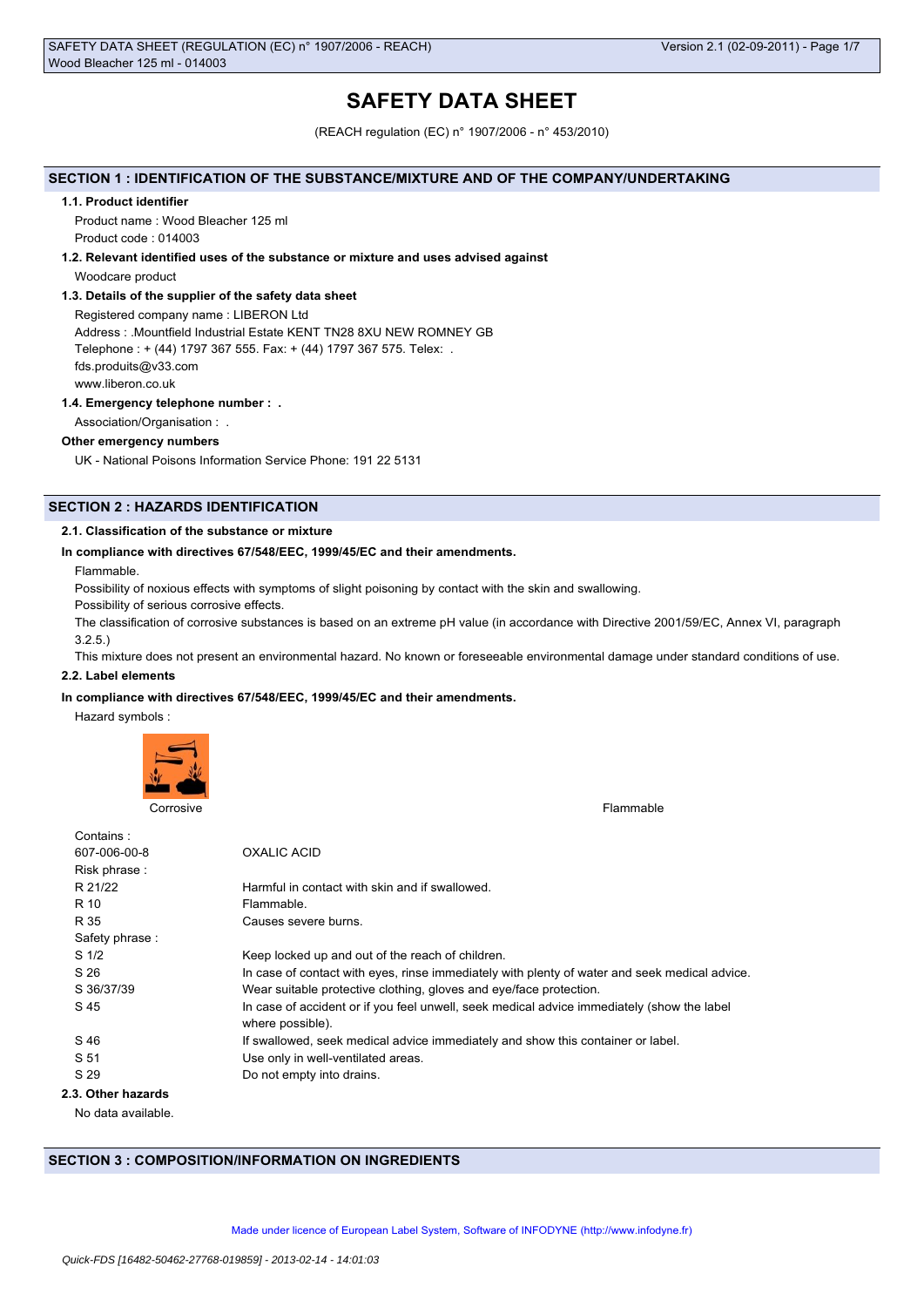# **3.1. Substances**

No substances fulfil the criteria set forth in annexe II section A of the REACH regulation (EC) n° 1907/2006.

#### **3.2. Mixtures**

# **Composition :**

| Identification      | Name           | Classification | $\%$                 |
|---------------------|----------------|----------------|----------------------|
| INDEX: 603-002-00-5 | <b>ETHANOL</b> | GHS02, Dgr     | $10 \le x \% \le 25$ |
| CAS: 64-17-5        |                | F              |                      |
| EC: 200-578-6       |                | H:225          |                      |
|                     |                | R: 11          |                      |
| INDEX: 607-006-00-8 | OXALIC ACID    | GHS07, Wng     | $10 \le x \% \le 25$ |
| CAS: 144-62-7       |                | Xn             |                      |
| EC: 205-634-3       |                | H:312-302      |                      |
|                     |                | R: 21/22       |                      |

# **SECTION 4 : FIRST AID MEASURES**

As a general rule, in case of doubt or if symptoms persist, always call a doctor.

NEVER induce swallowing by an unconscious person.

#### **4.1. Description of first aid measures**

# **In the event of splashes or contact with eyes :**

Wash thoroughly with soft, clean water for 15 minutes holding the eyelids open.

Regardless of the initial state, refer the patient to an ophthalmologist and show him the label.

# **In the event of splashes or contact with skin :**

Remove any soiled or splashed clothing immediately.

Watch out for any remaining product between skin and clothing, watches, shoes, etc.

If the contaminated area is widespread and/or there is damage to the skin, a doctor must be consulted or the patient transferred to hospital.

# **In the event of swallowing :**

Do not give the patient anything orally.

In the event of swallowing, if the quantity is small (no more than one mouthful), rinse the mouth with water and consult a doctor. In the event of swallowing, if the quantity is small (no more than one mouthful), rinse the mouth with water, administer activated medical charcoal

and consult a doctor.

Seek medical attention immediately, showing the label.

If swallowed accidentally, call a doctor to ascertain whether observation and hospital care will be necessary. Show the label.

# **4.2. Most important symptoms and effects, both acute and delayed**

No data available.

#### **4.3. Indication of any immediate medical attention and special treatment needed**

No data available.

# **SECTION 5 : FIREFIGHTING MEASURES**

#### Flammable.

Chemical powders, carbon dioxide and other extinguishing gas are suitable for small fires.

#### **5.1. Extinguishing media**

Keep packages near the fire cool, to prevent pressurised containers from bursting.

# **Suitable methods of extinction**

- In the event of a fire, use :
- sprayed water or water mist
- water with AFFF (Aqueous Film Forming Foam) additive
- halon
- foam
- multipurpose ABC powder
- BC powder
- carbon dioxide (CO2)

Prevent the effluent of fire-fighting measures from entering drains or waterways.

# **Unsuitable methods of extinction**

In the event of a fire, do not use :

- water jet

#### **5.2. Special hazards arising from the substance or mixture**

A fire will often produce a thick black smoke. Exposure to decomposition products may be hazardous to health. Do not breathe in smoke.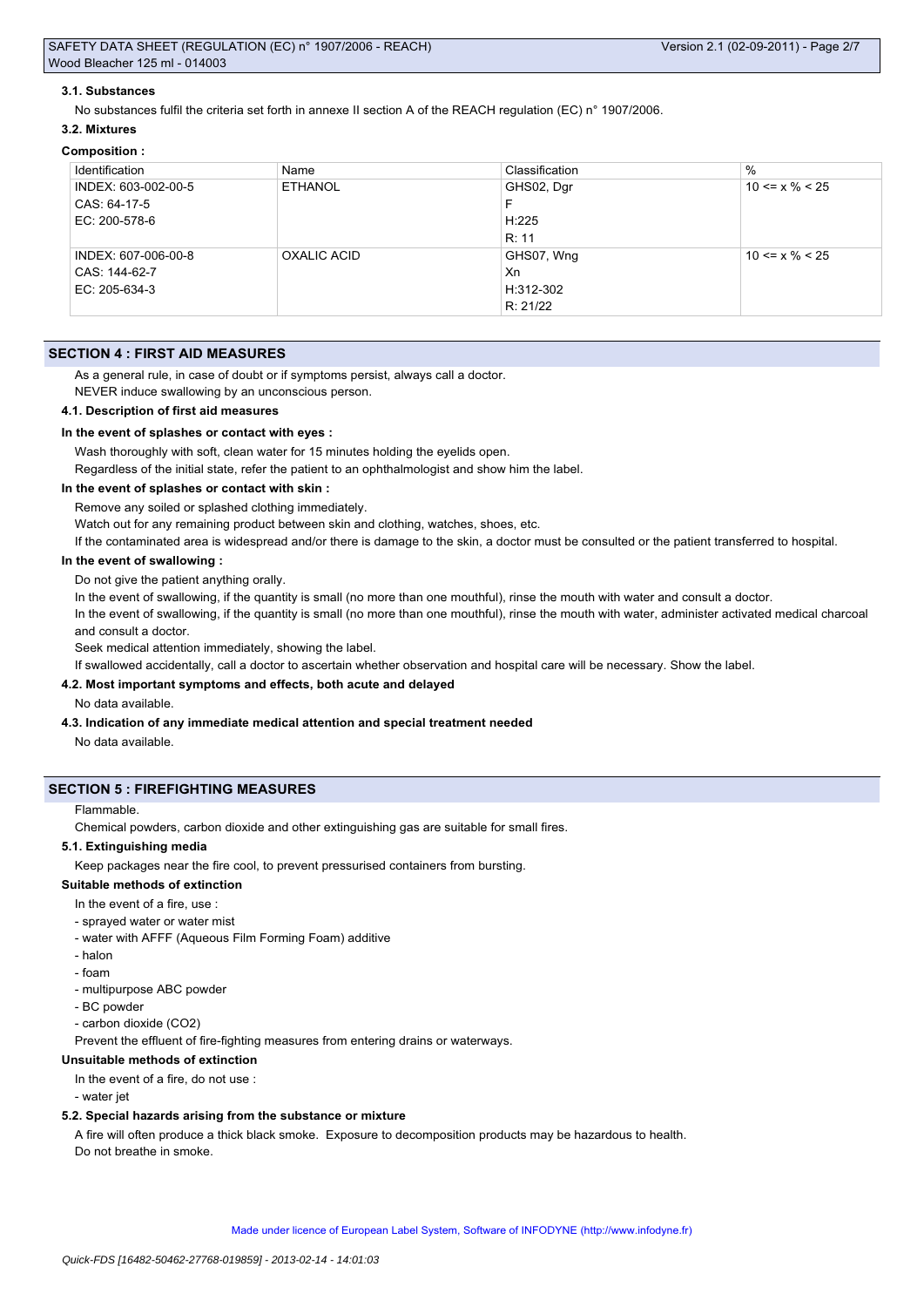# SAFETY DATA SHEET (REGULATION (EC) n° 1907/2006 - REACH) Wood Bleacher 125 ml - 014003

In the event of a fire, the following may be formed :

- carbon monoxide (CO)

- carbon dioxide (CO2)

# **5.3. Advice for firefighters**

Fire-fighting personnel are to be equipped with autonomous insulating breathing apparatus.

# **SECTION 6 : ACCIDENTAL RELEASE MEASURES**

# **6.1. Personal precautions, protective equipment and emergency procedures**

Consult the safety measures listed under headings 7 and 8.

# **For non fire-fighters**

Avoid any contact with the skin and eyes.

# **For fire-fighters**

Fire-fighters will be equipped with suitable personal protective equipment (See section 8).

# **6.2. Environmental precautions**

Contain and control the leaks or spills with non-combustible absorbent materials such as sand, earth, vermiculite, diatomaceous earth in drums for waste disposal.

Prevent any material from entering drains or waterways.

# **6.3. Methods and material for containment and cleaning up**

Neutralise with an alkaline decontaminant, such as an aqueous solution of sodium carbonate or similar.

If the ground is contaminated, once the product has been recovered by sponging with an inert and non-combustible absorbent material, wash the contaminated area in plenty of water.

Clean preferably with a detergent, do not use solvents.

# **6.4. Reference to other sections**

No data available.

# **SECTION 7 : HANDLING AND STORAGE**

Requirements relating to storage premises apply to all facilities where the mixture is handled.

# **7.1. Precautions for safe handling**

Always wash hands after handling.

Remove and wash contaminated clothing before re-using.

Ensure that there is adequate ventilation, especially in confined areas.

Emergency showers and eye wash stations will be required in facilities where the mixture is handled constantly.

# **Fire prevention :**

Handle in well-ventilated areas.

Vapours are heavier than air. They can spread along the ground and form mixtures that are explosive with air.

Prevent the formation of flammable or explosive concentrations in air and avoid vapor concentrations higher than the occupational exposure limits.

Prevent the accumulation of electrostatic charges with connections to earth.

The mixture can become electrostatically charged : always earth during decanting operations. Wear antistatic shoes and clothing and floors should be electrically conductive.

Use the mixture in premises free of naked flames or other sources of ignition and ensure that electrical equipment is suitably protected.

Keep packages tightly closed and away from sources of heat, sparks and naked flames.

Do not use tools which may produce sparks. Do not smoke.

Prevent access by unauthorised personnel.

# **Recommended equipment and procedures :**

For personal protection, see section 8.

Observe precautions stated on label and also industrial safety regulations.

Packages which have been opened must be reclosed carefully and stored in an upright position.

# **Prohibited equipment and procedures :**

No smoking, eating or drinking in areas where the mixture is used.

# **7.2. Conditions for safe storage, including any incompatibilities**

No data available.

# **Storage**

Keep out of reach of children.

Keep the container tightly closed in a dry, well-ventilated place

Keep away from food and drink, including those for animals.

Keep away from all sources of ignition - do not smoke.

Keep well away from all sources of ignition, heat and direct sunlight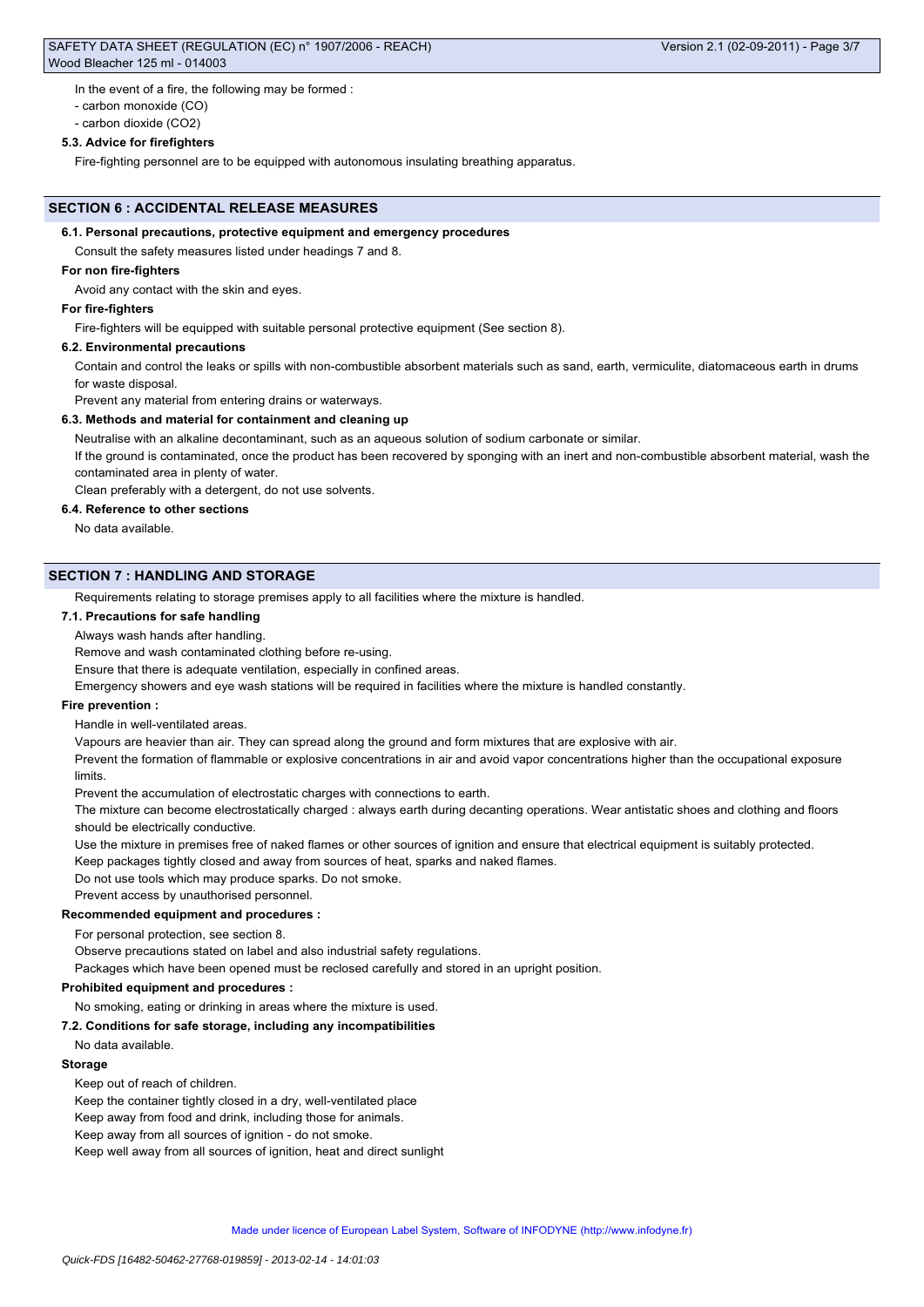# Avoid accumulation of electrostatic charges.

The floor must be impermeable and form a collecting basin so that, in the event of an accidental spillage, the liquid cannot spread beyond this area.

# **Packaging**

Always keep in packaging made of an identical material to the original.

# **7.3. Specific end use(s)**

No data available.

# **SECTION 8 : EXPOSURE CONTROLS/PERSONAL PROTECTION**

#### **8.1. Control parameters**

# **Occupational exposure limits :**

- European Union (2009/161/EU, 2006/15/EC, 2000/39/EC, 98/24/EC) CAS  $\vert$  VME-mg/m3 :  $\vert$  VME-ppm :  $\vert$  VLE-mg/m3 :  $\vert$  VLE-ppm :  $\vert$  Notes :

| 144-62-7   |                                                 |                                                           | $\overline{\phantom{0}}$ |                                                                                                        | $\overline{\phantom{a}}$ |                          |
|------------|-------------------------------------------------|-----------------------------------------------------------|--------------------------|--------------------------------------------------------------------------------------------------------|--------------------------|--------------------------|
|            |                                                 |                                                           |                          | - ACGIH TLV (American Conference of Governmental Industrial Hygienists, Threshold Limit Values, 2010): |                          |                          |
| <b>CAS</b> | TWA :                                           | STEL:                                                     | Ceiling:                 | Definition:                                                                                            | Criteria :               |                          |
| 64-17-5    | $1000$ ppm                                      | $\overline{\phantom{0}}$                                  | $\overline{\phantom{0}}$ | $\overline{\phantom{0}}$                                                                               | $\overline{\phantom{0}}$ |                          |
| 144-62-7   | 1 $mq/m3$                                       | $2 \text{ mg/m}$                                          |                          | $\overline{\phantom{a}}$                                                                               |                          |                          |
|            | - Germany - AGW (BAuA - TRGS 900, 21/06/2010) : |                                                           |                          |                                                                                                        |                          |                          |
| <b>CAS</b> | VME:                                            | VME:                                                      | Excess                   | <b>Notes</b>                                                                                           |                          |                          |
| 64-17-5    | $500$ ml/m3                                     | 960 mg/m3                                                 | 2(II)                    | DFG. Y                                                                                                 |                          |                          |
|            | - France (INRS - ED984 : 2008) :                |                                                           |                          |                                                                                                        |                          |                          |
| CAS        | $VME-ppm$ :                                     | $VME-mq/m3$ :                                             | $VLE-ppm$ :              | $VLE-mq/m3$ :                                                                                          | Notes:                   | TMP No:                  |
| 64-17-5    | 1000                                            | 1900                                                      | 5000                     | 9500                                                                                                   |                          | 84                       |
| 144-62-7   |                                                 |                                                           | $\overline{\phantom{0}}$ | $\overline{\phantom{0}}$                                                                               | $\overline{\phantom{0}}$ | $\overline{\phantom{0}}$ |
|            |                                                 | - UK / WEL (Workplace exposure limits, EH40/2005, 2007) : |                          |                                                                                                        |                          |                          |
| <b>CAS</b> | TWA:                                            | STEL:                                                     | Ceiling:                 | Definition:                                                                                            | Criteria:                |                          |
|            |                                                 |                                                           |                          |                                                                                                        |                          |                          |

| 64-17-5  | 1000 ppm |         |  |  |
|----------|----------|---------|--|--|
| 144-62-7 | ma/m3    | ? ma/m3 |  |  |

#### **8.2. Exposure controls**

# **Personal protection measures, such as personal protective equipment**

Use personal protective equipment that is clean and has been properly maintained.

Store personal protective equipment in a clean place, away from the work area.

Never eat, drink or smoke during use. Remove and wash contaminated clothing before re-using. Ensure that there is adequate ventilation, especially in confined areas.

# **- Eye / face protection**

Avoid contact with eyes.

Use eye protectors designed to protect against liquid splashes

Before handling, wear safety goggles with protective sides accordance with standard EN166.

In the event of high danger, protect the face with a face shield.

Prescription glasses are not considered as protection.

Individuals wearing contact lenses should wear prescription glasses during work where they may be exposed to irritant vapours.

Provide eyewash stations in facilities where the product is handled constantly.

# **- Hand protection**

Use suitable protective gloves that are resistant to chemical agents in accordance with standard EN374.

Gloves must be selected according to the application and duration of use at the workstation.

Protective gloves need to be selected according to their suitability for the workstation in question : other chemical products that may be handled, necessary physical protections (cutting, pricking, heat protection), level of dexterity required.

- Type of gloves recommended :
- Natural latex
- Nitrile rubber (butadiene-acrylonitrile copolymer rubber (NBR))
- PVC (polyvinyl chloride)
- Butyl Rubber (Isobutylene-isoprene copolymer)

# Recommended properties :

- Impervious gloves in accordance with standard EN374

# **- Body protection**

Avoid skin contact.

Wear suitable protective clothing.

Suitable type of protective clothing :

In the event of substantial spatter, wear liquid-tight protective clothing against chemical risks (type 3) in accordance with EN14605 to prevent skin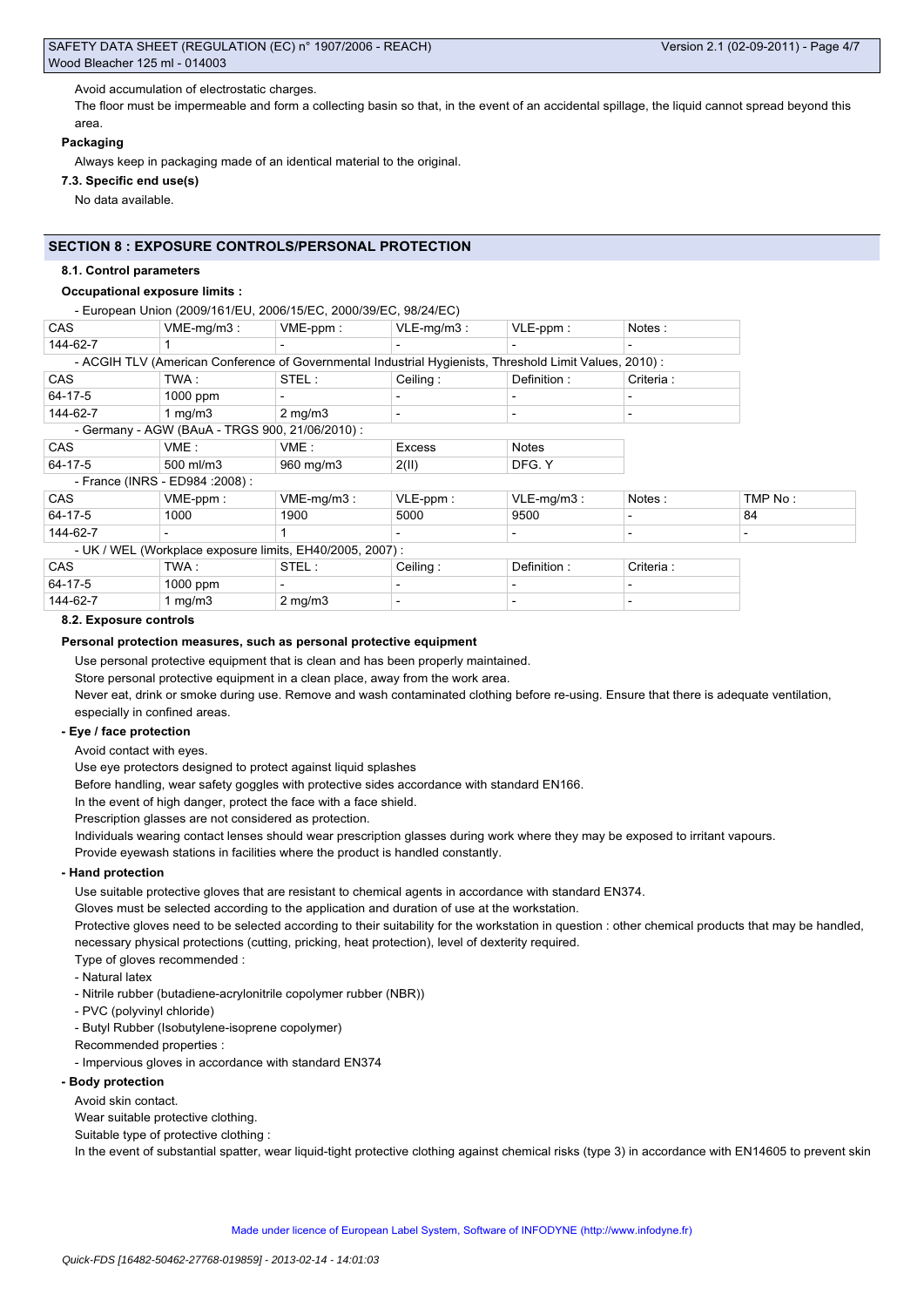#### contact.

In the event of a risk of splashing, wear protective clothing against chemical risks (type 6) in accordance with EN13034 to prevent skin contact. Wear suitable protective clothing, in particular overalls and boots. These items must be kept in good condition and cleaned after use. Suitable type of protective boots :

In the event of minor spatter, wear protective boots or half-boots against chemical risks in accordance with standard EN13832-2. In the event of prolonged contact, wear boots or half-boots with liquid-chemical-resistant and waterproof soles and uppers in accordance with

standard EN13832-3.

Work clothing worn by personnel shall be laundered regularly.

After contact with the product, all parts of the body that have been soiled must be washed.

# **SECTION 9 : PHYSICAL AND CHEMICAL PROPERTIES**

# **9.1. Information on basic physical and chemical properties**

**General information :**

| Physical state:                                        | fluid liquid.    |  |  |  |  |
|--------------------------------------------------------|------------------|--|--|--|--|
| Important health, safety and environmental information |                  |  |  |  |  |
|                                                        | strongly acidic. |  |  |  |  |
| pH :                                                   | $1.30$ .         |  |  |  |  |
| Flash point interval :                                 | not relevant.    |  |  |  |  |
| Flash Point:                                           | 37.00 °C.        |  |  |  |  |
| Vapour pressure :                                      | not relevant.    |  |  |  |  |
| Density:                                               | $0.9 - 1$        |  |  |  |  |
| Water solubility:                                      | Soluble.         |  |  |  |  |

### **9.2. Other information**

No data available.

# **SECTION 10 : STABILITY AND REACTIVITY**

#### **10.1. Reactivity**

No data available.

#### **10.2. Chemical stability**

This mixture is stable under the recommended handling and storage conditions in section 7.

# **10.3. Possibility of hazardous reactions**

When exposed to high temperatures, the mixture can release hazardous decomposition products, such as carbon monoxide and dioxide, fumes and nitrogen oxide.

#### **10.4. Conditions to avoid**

Any apparatus likely to produce a flame or to have a metallic surface at high temperature (burners, electric arcs, furnaces etc.) must not be allowed on the premises.

# Avoid :

- accumulation of electrostatic charges.
- heating
- heat
- flames and hot surfaces
- frost

# **10.5. Incompatible materials**

# **10.6. Hazardous decomposition products**

The thermal decomposition may release/form :

- carbon monoxide (CO)
- carbon dioxide (CO2)

# **SECTION 11 : TOXICOLOGICAL INFORMATION**

#### **11.1. Information on toxicological effects**

Harmful if swallowed.

Harmful in contact with skin.

May cause irreversible damage to the skin; namely, visible necrosis through the epidermis and into the dermis, following exposure for up to three minutes.

Corrosive reactions are typified by ulcers, bleeding, bloody scabs, and, by the end of observation at 14 days, by discolouration due to blanching of the skin, complete areas of alopecia, and scars.

Repeated or prolonged contact with the mixture may cause removal of natural oil from the skin resulting in non-allergic contact dermatitis and absorption through the skin.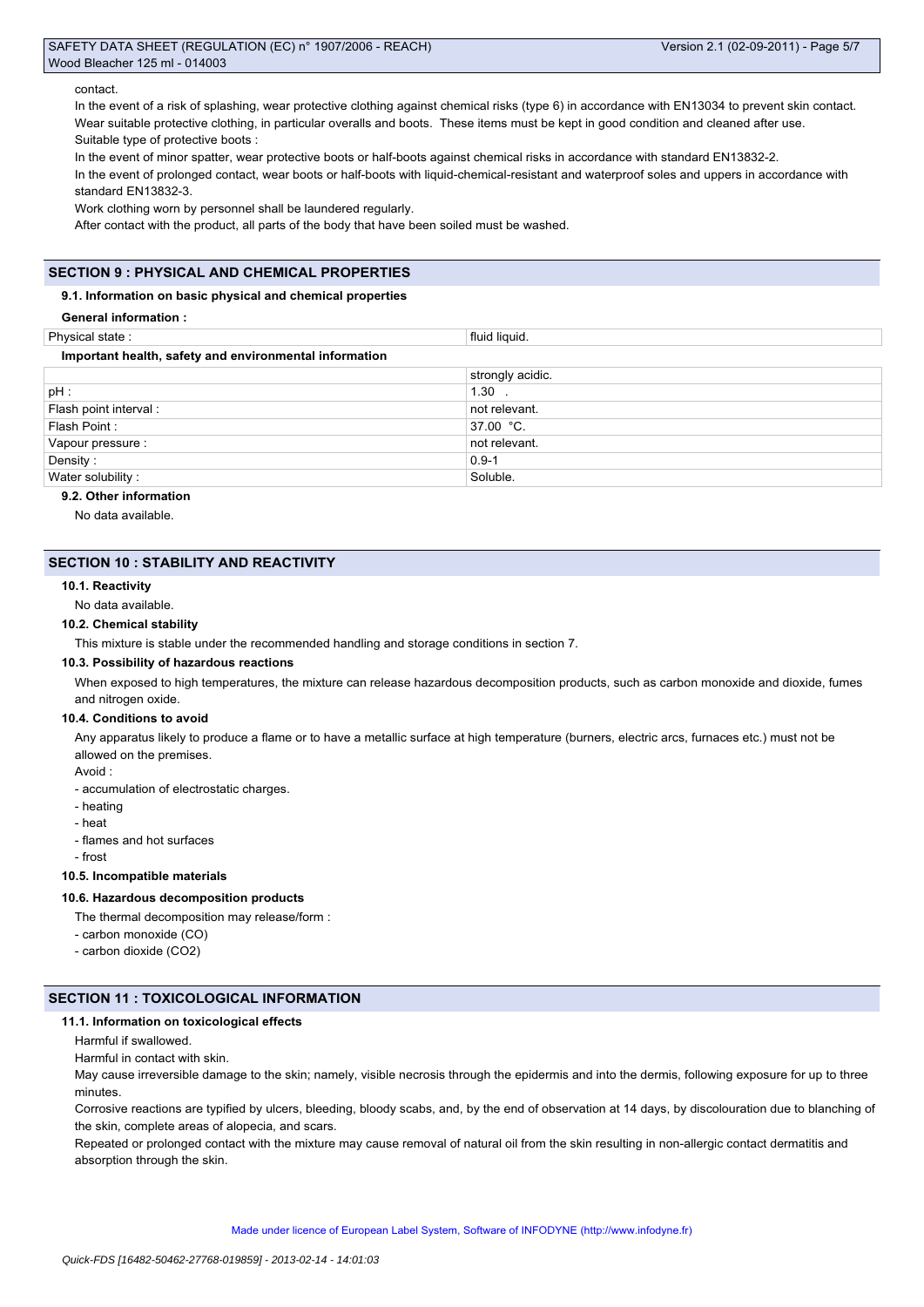Splashes in the eyes may cause irritation and reversible damage

### **11.1.1. Substances**

No toxicological data available for the substances.

#### **Skin corrosion/skin irritation :**

Corrosive classification is based on an extreme pH value.

#### **Serious damage to eyes/eye irritation :**

Corrosive classification is based on an extreme pH value.

# **11.1.2. Mixture**

**Monograph(s) from the IARC (International Agency for Research on Cancer) :**

CAS 64-17-5 : IARC Group 1 : The agent is carcinogenic to humans.

# **SECTION 12 : ECOLOGICAL INFORMATION**

#### **12.1. Toxicity**

#### **12.1.1. Substances**

No aquatic toxicity data available for the substances.

# **12.1.2. Mixtures**

No aquatic toxicity data available for the mixture.

**12.2. Persistence and degradability**

No data available.

# **12.3. Bioaccumulative potential**

No data available.

# **12.4. Mobility in soil**

No data available.

#### **12.5. Results of PBT and vPvB assessment**

No data available.

# **12.6. Other adverse effects**

No data available.

# **SECTION 13 : DISPOSAL CONSIDERATIONS**

Proper waste management of the mixture and/or its container must be determined in accordance with Directive 2008/98/EC.

#### **13.1. Waste treatment methods**

Do not pour into drains or waterways.

#### **Waste :**

Waste management is carried out without endangering human health, without harming the environment and, in particular without risk to water, air, soil, plants or animals.

Recycle or dispose of waste in compliance with current legislation, preferably via a certified collector or company.

Do not contaminate the ground or water with waste, do not dispose of waste into the environment.

# **Soiled packaging :**

Empty container completely. Keep label(s) on container. Give to a certified disposal contractor.

# **SECTION 14 : TRANSPORT INFORMATION**

Transport product in compliance with provisions of the ADR for road, RID for rail, IMDG for sea and ICAO/IATA for air transport (ADR 2011 -IMDG 2010 - ICAO/IATA 2011).

- Classification :



# UN2920=CORROSIVE LIQUID, FLAMMABLE, N.O.S.

(ethanol, ethanol)

| <b>ADR/RID</b> | Class | Code    | Pack gr. | Label   | Ident.     | ΈQ      | Provis.        | EQ             | Cat. | Tunnel |
|----------------|-------|---------|----------|---------|------------|---------|----------------|----------------|------|--------|
|                |       | CF1     |          | $8 + 3$ | 883        |         | 274            | E <sub>0</sub> |      | D/E    |
| <b>IMDG</b>    | Class | 2°Label | Pack gr. | LQ      | <b>EMS</b> | Provis. | EQ             |                |      |        |
|                |       |         |          |         | $F-E.S-C$  | 274     | E <sub>0</sub> |                |      |        |